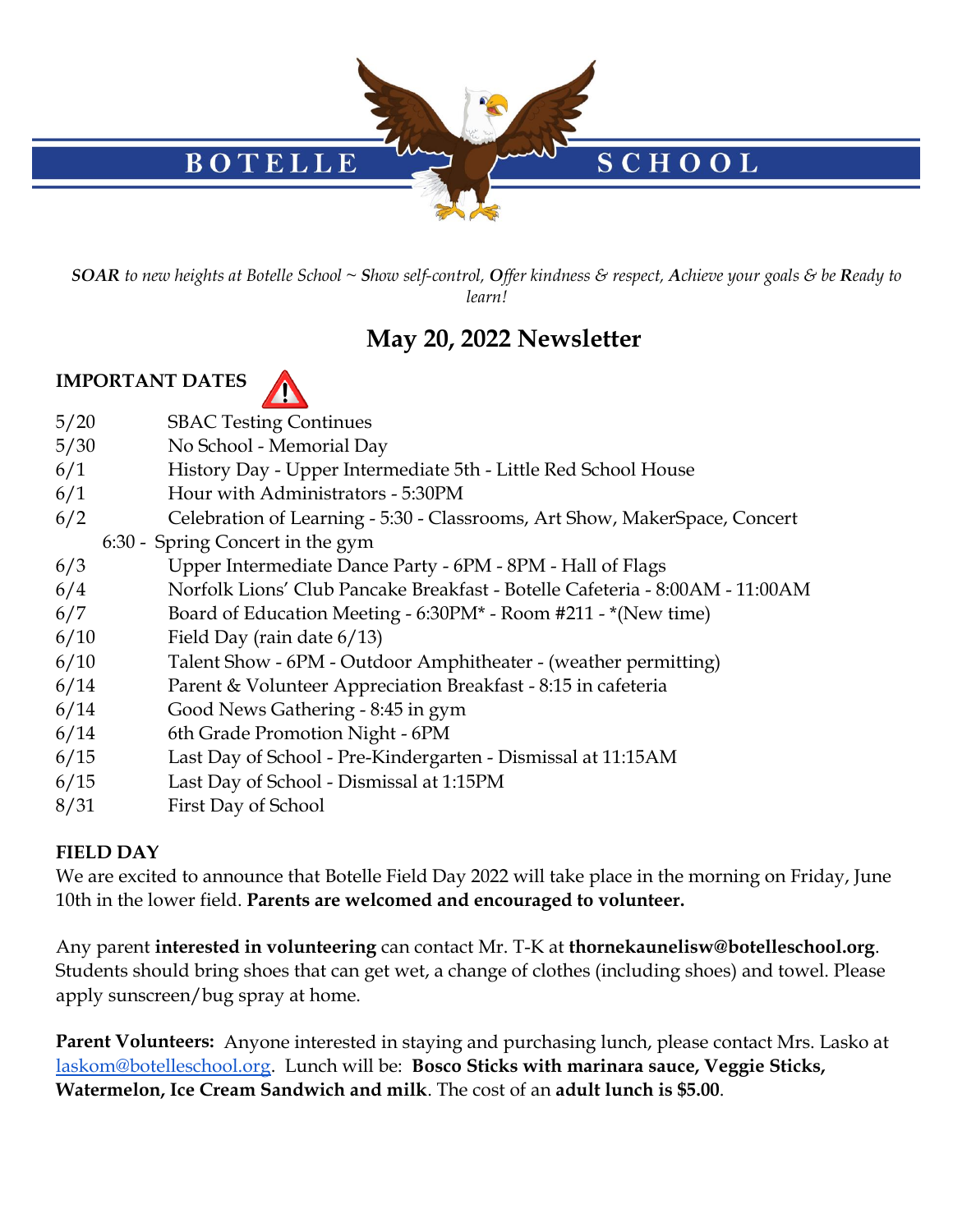#### **NORTHWESTERN REGIONAL #7 FOOD TRUCK KINDNESS IN MOTION FESTIVAL**

We would like to invite you and your school community to our *Second Annual Kindness in Motion Food Truck Festival on Saturday, June 4th from 12:00-6:00 pm at Northwestern Regional High School!* In addition to food trucks and music, there will be plenty of family friendly activities such as bounce houses, inflatables, sports, yard games, face painting...and more! We will also have a helicopter fly-in and a fire truck! There is something for all ages!

We are asking for a \$5 donation per person which will go directly towards funding our Kindness in Motion program for the 2022-23 school year. As you know, our Kindness in Motion program is an initiative aimed at promoting and spreading kindness. We would like to celebrate the end of a great year with this Festival!

Due to the pandemic, we have not been able to host this event since 2019. Here is the promotional video from the last food truck festival:<https://vimeo.com/340653826>

#### **NEWS FROM THE NORFOLK LIBRARY**

**Corner Club -** The last Corner Club before summer will be May 25th at 4pm with **Sea Creature Painting** with Ericka Crofut. We will be creating and painting Library lawn decorations to advertise the Summer Reading Program theme which is Oceans Of Possibilities . Come prepared to paint sea horses, fish and maybe an octopus! Please remember that this workshop is messy, fun and limited to 12 children. Students must have a bus slip to get off at the Library. Pick up time is 5pm.

**Save the date -** The Norfolk Library will have the Summer Reading Kick off Party at 5pm on June 18th, 20222. A Steel Drum Band will help us celebrate " Oceans of Possibilities"which is the theme for this summer. Island attire is encouraged or perhaps deck out with your costume from the Little Mermaid! More information will come to the school in June.

#### **Pop Up Teddy Bear Clinic**

On Friday, May 27, from 5-6pm Miss Eileen will be opening her Wellness Clinic for your favorite stuffed animal. Does your buddy have a broken arm, a belly ache or just need a checkup? Nurse Eileen will be there with helpful hints to help your special stuffed animal. Remember to call for an "appointment" by May 25th at 860 542 5075 ext 2 anytime day or night to reserve a spot. If it's a lovely evening, families may want to picnic after the event on the Library lawn.

## **COVID UPDATES**

Positive cases in school as of today: 2 People quarantining: 4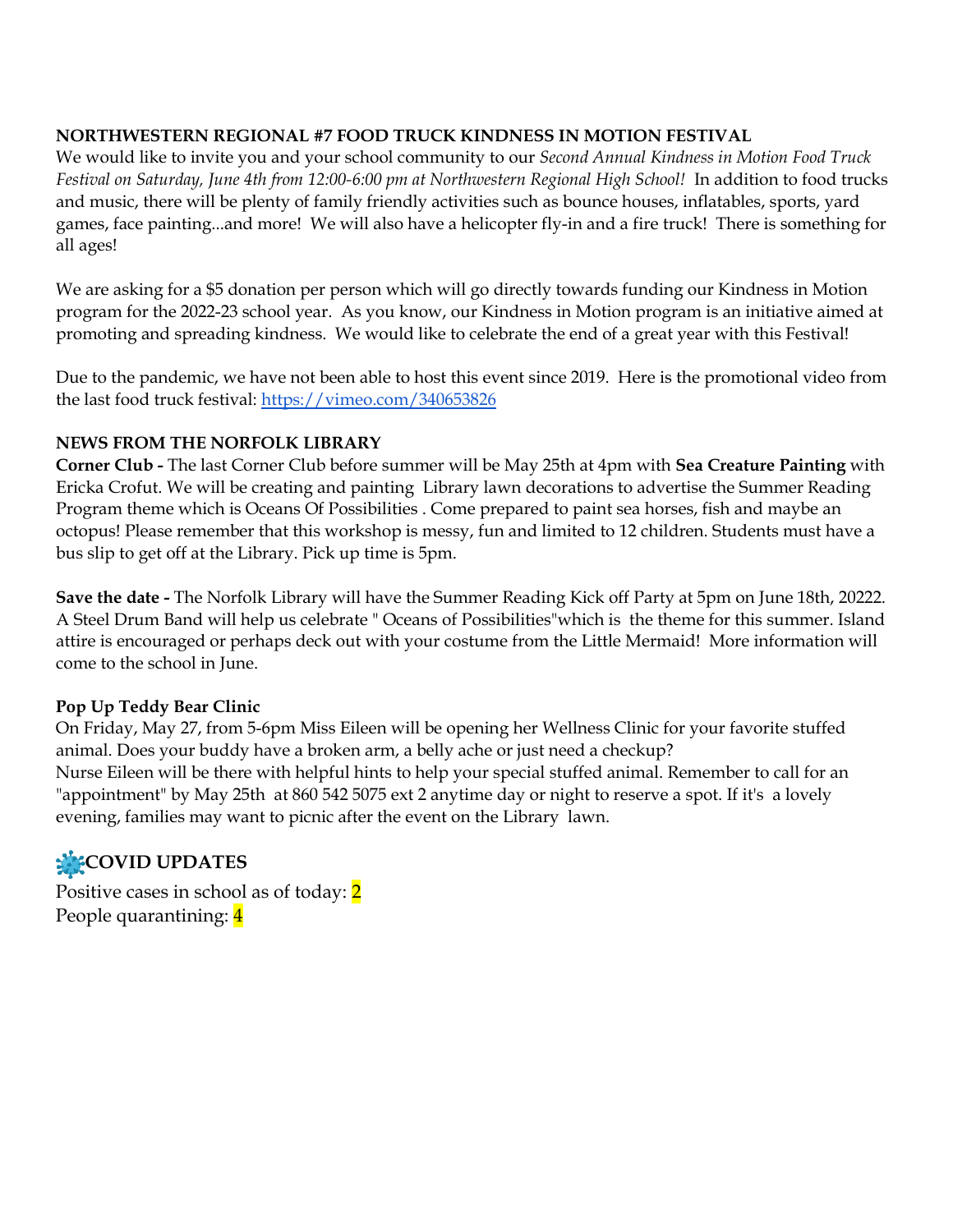Please use the health screening tool daily to determine if your child should come to school.

| <b>Covid Protocols</b>                                                                                                                                                                                                                                                                                                                                                                                                                                                                                |
|-------------------------------------------------------------------------------------------------------------------------------------------------------------------------------------------------------------------------------------------------------------------------------------------------------------------------------------------------------------------------------------------------------------------------------------------------------------------------------------------------------|
| Daily Screening For Parents                                                                                                                                                                                                                                                                                                                                                                                                                                                                           |
| Every morning before you send your child to school, please check for the following:                                                                                                                                                                                                                                                                                                                                                                                                                   |
| Does your child have a temperature of 100.4 degrees or greater?                                                                                                                                                                                                                                                                                                                                                                                                                                       |
| Does your child have any other symptoms of COVID 19? See the below list.                                                                                                                                                                                                                                                                                                                                                                                                                              |
| Cough<br>Nausea<br><b>Feeling</b><br><b>New Loss of</b><br><b>Keep Child</b><br><b>Congestion</b><br><b>Fatigue</b><br><b>Muscle Pain</b><br><b>Shortness of Breath</b><br><b>Feverish</b><br><b>Sore Throat</b><br>Vomiting<br>Taste and/or<br>Home<br><b>Runny Nose</b><br><b>Headache</b><br><b>Difficulty Breathing</b><br><b>Smell</b><br><b>Chills</b><br>Diarrhea<br>Was your unvaccinated child in close contact* with anyone confirmed with COVID-19 within the last 2<br>weeks <sub>8</sub> |
| If the answer is YES to ANY of these questions, DO NOT send your child to school.<br>Instead, <b>begin quarantine</b> of your child and contact your healthcare provider. Stronaly consider<br>COVID-19 testina.                                                                                                                                                                                                                                                                                      |
| If ANYONE in your home has been tested for COVID-19 (excluding routine testing) or is symptomatic,<br>DO NOT send your unvaccinated child to school until the results have been obtained.                                                                                                                                                                                                                                                                                                             |
| If your unvaccinated child has traveled, CDC Travel Guidelines advise that individuals who have traveled<br>should quarantine for 7 days with a test on day 5.                                                                                                                                                                                                                                                                                                                                        |
| COVID-19 Parents Screening Tool - Subject to Change Based on New Data/Guidelines - REVISED August 16, 2021                                                                                                                                                                                                                                                                                                                                                                                            |

Thank you for all you do to keep our school community safe and healthy. It can be difficult to understand the health protocols. Here's a quick list of steps to follow if your child is presenting with any symptoms consistent with Covid.

- 1. Keep your child home and report the absence to the school nurse.
- 2. Call your child's doctor and follow their recommendations.
- 3. Your child can return to school with a negative Covid test and improved symptoms.
- OR

4. Your child can return to school with an alternate diagnosis and note from the doctor and no or improved symptoms.

5. Call or email the school nurse to inform us of the return to school plan.

If your child is a close contact of a positive individual or anyone in the household is awaiting test results, please keep your child home and contact the school nurse. If your child is fully vaccinated and we have a record of that, you can inform us of the positive case and send your child to school.

## **MAKE UP WORK**

If your child is home sick or awaiting test results, teachers can send home missed work so your child doesn't fall behind. Please allow 24 hours for our teachers to prepare the assignments, directions and materials. We want the work to be meaningful and doable for your child.

#### **REMOTE LEARNING**

Remote learning is only available to students who have a positive case of Covid or are a close contact due to an out of school exposure. Again, please allow 24 hours for our teachers to prepare the assignments, directions, and materials. Google Meets will be set up if the student has adult support available at home during live instruction. Otherwise, work will be available through SeeSaw or